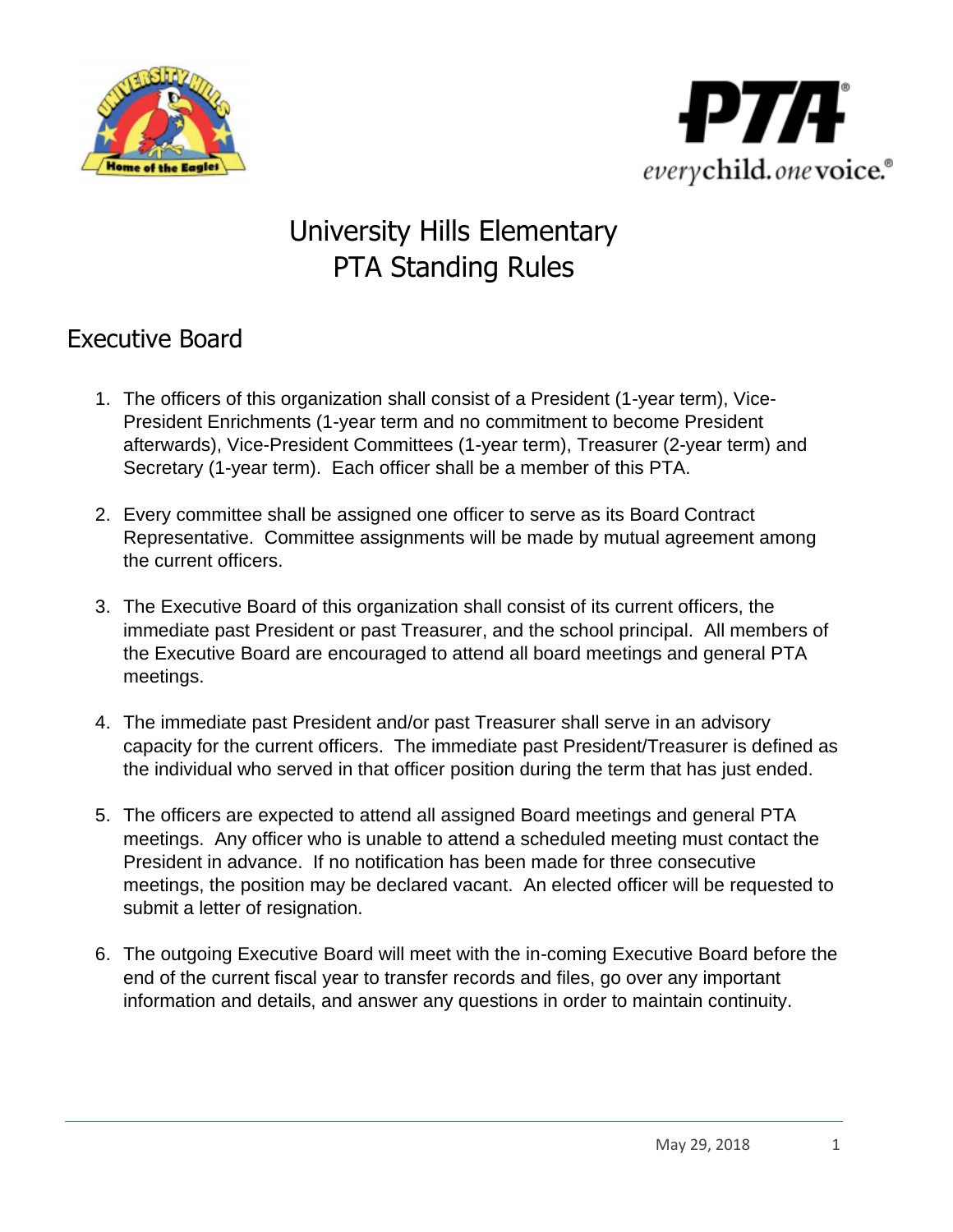## Financial Controls

- 1. Three officers, to include both the Treasurer and the President shall be authorized to sign checks. Two signatures are required for all checks.
- 2. The Executive Board has the authority to approve expenditures up to \$50 without a vote from the membership. The membership shall be notified of such expenditures at the next general PTA meeting.
- 3. PTA money shall be disbursed by a voucher system. A request for funds in advance or a request for reimbursement of funds shall be made by completing a voucher signed by the committee chairperson, with appropriate supporting receipts or documentation attached, and submitting it to the Treasurer. A copy of all expense vouchers shall be filed in the committee reference binder. PTA Membership shall be required of all persons requesting reimbursement and/or advanced funds.
- 4. Any person who handles any monies on a PTA committee MUST be a PTA member at University Hills. Membership in another PTA within the district does not count.
- 5. All committee chairpersons shall submit to the Treasurer any PTA deposits within 10 days of the event. These deposits should be accomplished by a completed Deposit Log form with any appropriate documentation attached. A copy of the Deposit Log shall be filed in the committee reference binder. All committee chairs and members must submit for reimbursement BY June 23<sup>rd</sup> of the current fiscal year.
- 6. All committee chairpersons must be University Hills PTA members. Membership covers bonding and insurances for all University Hills PTA activities and events.
- 7. Every committee shall have a Board Contact Representative consisting of the President, VP-Enrichments, VP-Committees, Treasurer or Secretary. The Board Contact Rep shall attend committee meetings as needed and provide assistance with his/her assigned committees, including giving reports at meetings in the absence of the committee chair. As stated in the Bylaws, the President shall be a member ex officio of all PTA committees, with the exception of the nominating committee
- 8. Committee chairpersons will prepare a report for the general PTA meeting immediately prior to their event, the month of the event, and the month after the event. Yearrounded committees should present reports as needed. If unable to attend the general PTA meeting, a committee member will take the place of the chair and report at the meeting(s) or the Board Contact Representative will present the committee report.
- 9. All committee chairpersons are expected to update and modify their reference binder during their term, including a full financial report and the completion of a Program Evaluation form. The reference binder will be returned to the PTA suite or turned into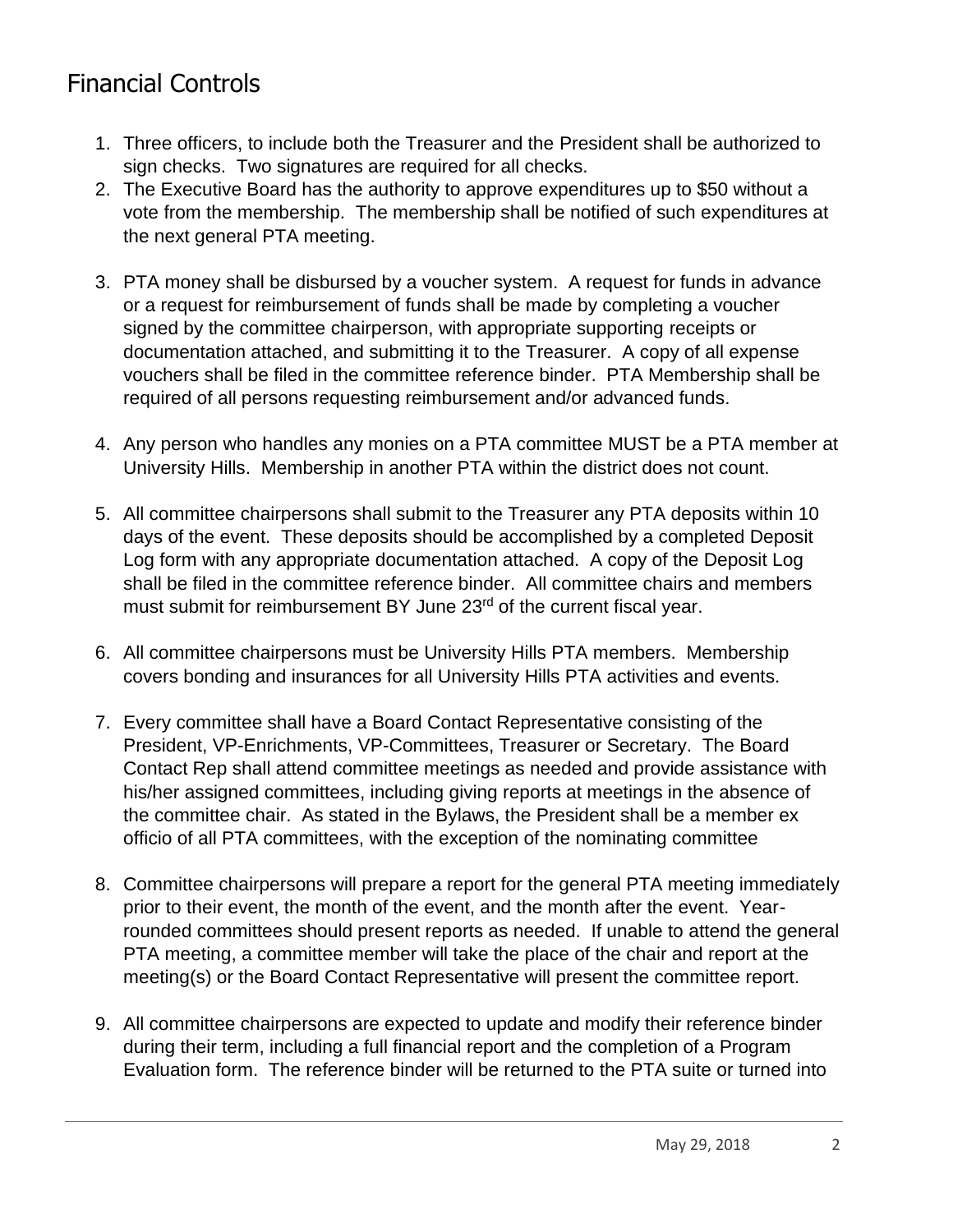the committee's Board Contact Representative within the month following the completion of the committee/event or by the end of the school year, whichever comes first.

## Leadership Training

- 1. Consideration for representatives to attend regional, state, or national leadership training workshops or conventions will be given in this order: 1) current officers, 2) incoming officers, 3) incoming committee chairs, and 4) general membership.
- 2. Expenses for representatives to attend regional, state or national leadership training workshops or conventions will be considered in the following order as the budget allows: 1) registration fee, 2) hotel based on 2 or more persons per room capacity, and 3) gas and parking fees. Additional accommodations must be paid for by the individual.

#### **Procedures**

- 1. All publicity of the University Hills PTA (such as filers, letters, newsletters, etc.) shall bear the name and logo of University Hills Elementary and the PTA. Items for publicity shall be reviewed by two members of the Executive Board, one being the school Principal prior to distribution.
- 2. The University Hills PTA shall conduct a periodic survey of University Hills parents and staff to evaluate programs and aid in decision making and future planning. A survey should be conducted every other year.
- 3. The Standing Rules shall be reviewed each year by the Executive Board. The officers must approve any revisions, additions or deletions. The Standing Rules will then be presented at a PTA meeting and so noted in the minutes. An up-to-date copy of the Standing Rules will remain with the Secretary to be passed down to their successor.

#### Dues

1. Annual dues and fees to National PTA, Michigan PTA and Rochester PTA Council shall be paid in accordance with the Bylaws and/or Standing Rules of each of these associations.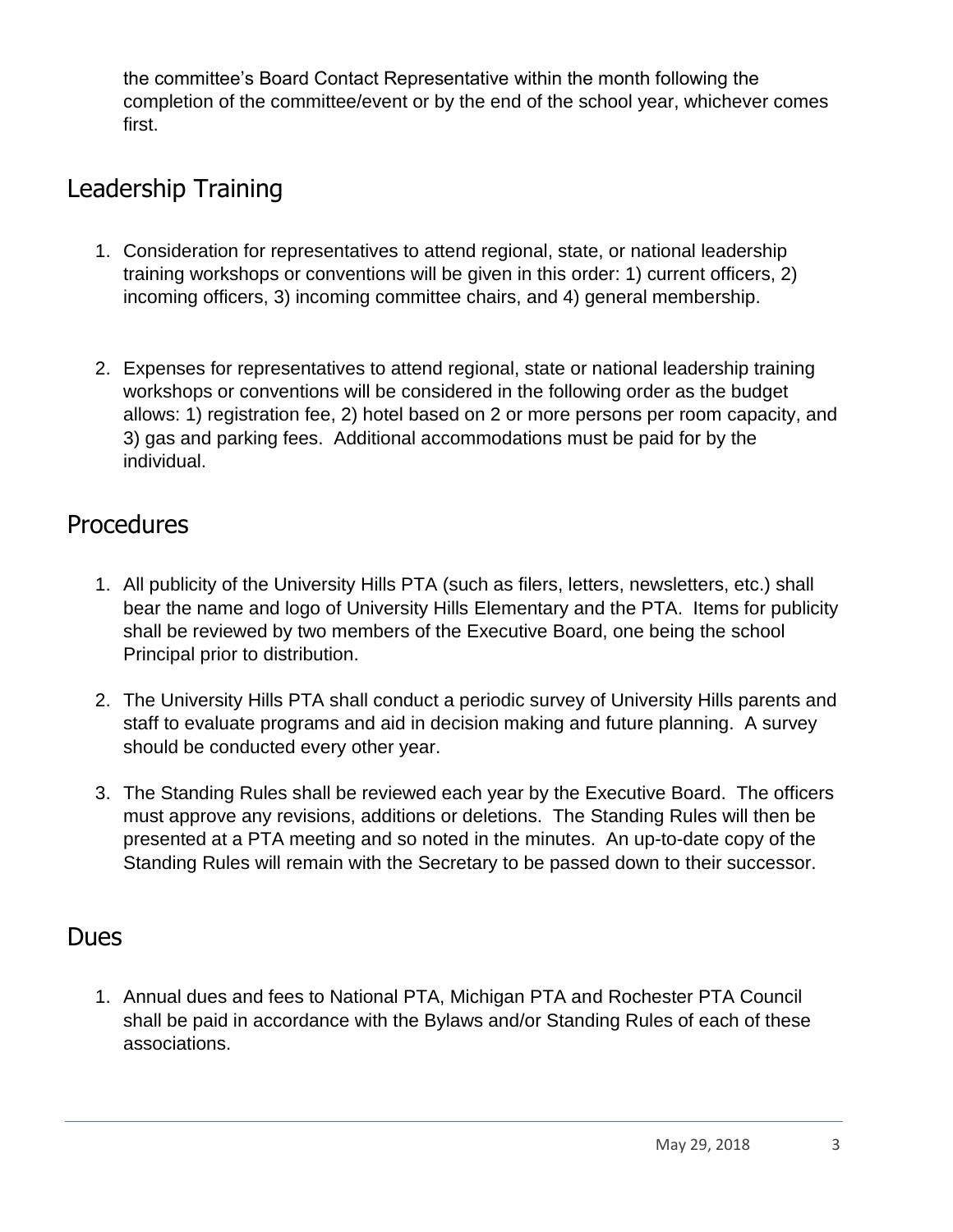2. Annual membership dues for the University Hills PTA shall be \$12 per individual or \$20 per household (up to 2 members). Teachers at University Hill may deduct their dues from their yearly allotted budget from the PTA.

#### Officer Duties

The duties of the officers of the Executive Board include, but are not limited to:

- 1. President
	- a. Preside at all meetings of the association\*
	- b. Coordinate the work of the officers and the association according to the principals and guidelines of the National PTA\*
	- c. Be a member ex officio of all committees, except the nominating committee
	- d. Attend PTA Council meetings\*
	- e. Attend PTA-sponsored events and programs at University Hills\*
	- f. Establish communication channels with the school principal\*
	- g. Ensure that all programs benefit the children of University Hills and serve the primary goal of the association\*
	- h. Authority to sign checks\*
	- i. In the event of consolidation, change of name, or disbandment of this unit, notify the Michigan PTA\*
- 2. Vice President Enrichment
	- a. Act as aide to the President\*
	- b. Perform the duties of the President in the absence or inability of that officer to serve\*
	- c. Attend PTA Council meetings\*
	- d. Coordinate student and parent enrichment activities IF there is no Enrichments Chair; otherwise, oversee Enrichment committee\*
	- e. Oversee PTA communications (website, flyers, email, newsletters, PR, etc.) \*
- 3. Vice-President Committees
	- a. Act as aide to the President\*
	- b. Manage the volunteer database\*
	- c. Recruit committee chairs, serving as a resource for them as needed\*
	- d. Assist in coordinating membership drives and fundraising projects\*
- 4. Treasurer (VP Finance)
	- a. Work with the other members of the Executive Board to prepare the annual budget\*
	- b. Keep a full and accurate account of receipts and expenditures\*